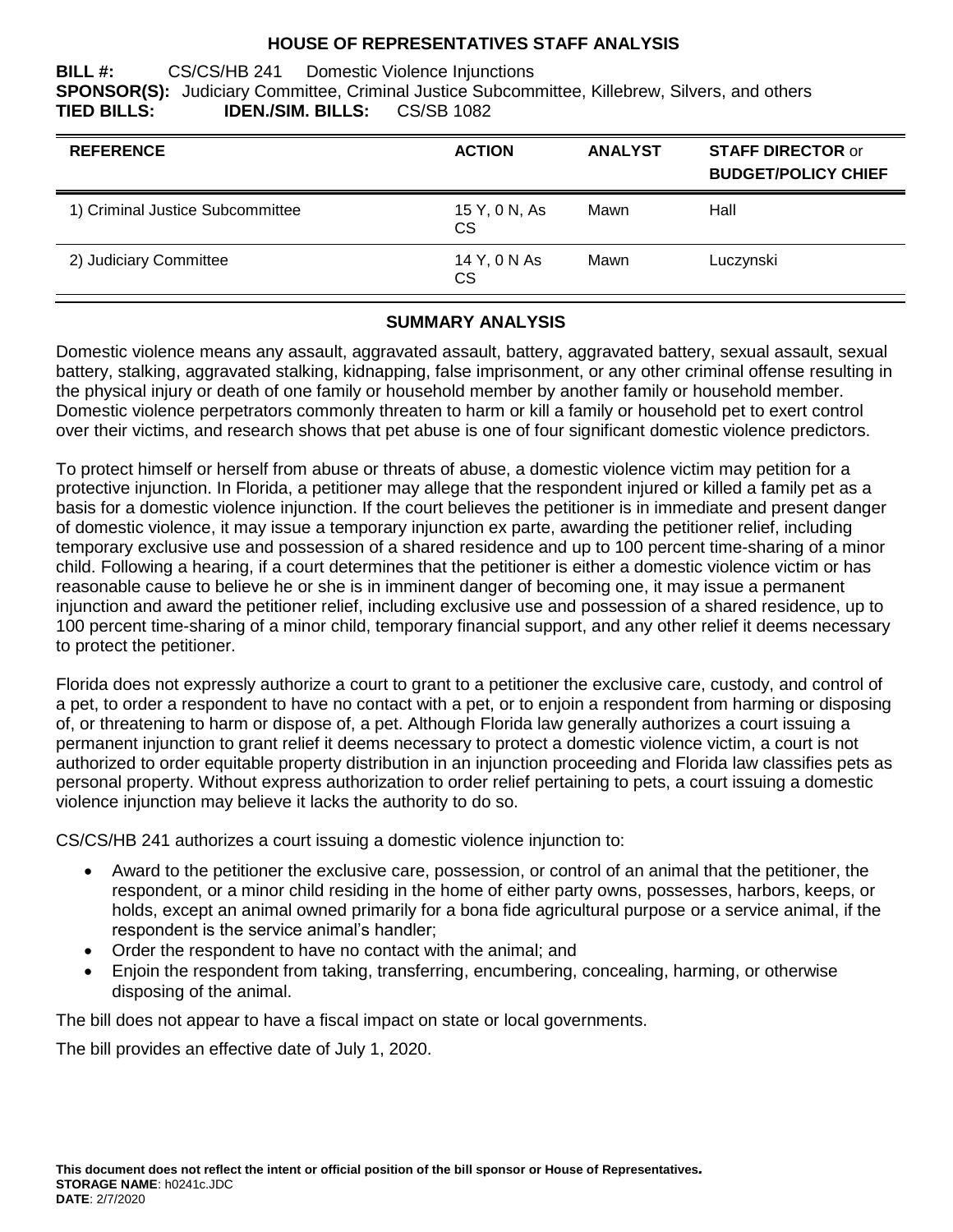## **FULL ANALYSIS**

# **I. SUBSTANTIVE ANALYSIS**

# A. EFFECT OF PROPOSED CHANGES:

# **Background**

#### Domestic Violence

Domestic violence means any criminal offense resulting in the physical injury or death of one family or household member<sup>1</sup> by another family or household member,<sup>2</sup> including:

- $\bullet$  Assault;<sup>3</sup>
- Aggravated assault;<sup>4</sup>
- Battery;<sup>5</sup>
- Aggravated battery;<sup>6</sup>
- $\bullet$  Sexual assault;<sup>7</sup>
- Sexual battery;<sup>8</sup>
- Stalking; $9$
- Aggravated stalking;<sup>10</sup>
- Kidnapping; $11$  and
- False imprisonment.<sup>12</sup>

In 2018, Florida law enforcement agencies received 104,914 domestic violence reports,<sup>13</sup> resulting in 64,573 arrests.<sup>14</sup> Additionally, Florida's 42 certified domestic violence shelters<sup>15</sup> admitted 14,817 victims to a residential services program and 38,869 victims to a non-residential services program in FY 2018- 19.<sup>16</sup> Domestic violence victims lose about eight million paid work days each year, and between 21 to

**STORAGE NAME**: h0241c.JDC **PAGE: 2** [programs/domestic-violence/docs/2018-2019%20DV%20Service%20Report.pdf](https://www.myflfamilies.com/service-programs/domestic-violence/docs/2018-2019%20DV%20Service%20Report.pdf) (last visited Feb. 6, 2020).

 $\overline{a}$ 1 "Family or household member" means spouses, former spouses, persons related by blood or marriage, persons presently residing together as if a family or who have resided together in the past as a family, and persons who are parents of a child in common regardless of whether they have been married. With the exception of persons who have a child in common, the family or household members must be currently residing or have in the past resided together in the same single dwelling unit. S. 741.28(3), F.S. <sup>2</sup> S. 741.28(2), F.S.

<sup>&</sup>lt;sup>3</sup> "Assault" means an intentional, unlawful threat by word or act to do violence to another, coupled with an apparent ability to do so, creating a well-founded fear in such other person that violence is imminent. S. 784.011, F.S.

<sup>4</sup> "Aggravated assault" means an assault with a deadly weapon without intent to kill or with intent to commit a felony. S. 784.021, F.S. <sup>5</sup> "Battery" means the actual and intentional touching or striking of another against his or her will or intentionally causing bodily harm to another. S. 784.03, F.S.

<sup>&</sup>lt;sup>6</sup> "Aggravated battery" means a battery in which the offender: intentionally or knowingly caused great bodily harm, permanent disability, or permanent disfigurement; used a deadly weapon; or victimized a person the offender knew or should have known was pregnant. S. 784.045, F.S.

<sup>&</sup>lt;sup>7</sup> "Sexual assault" has the same meaning as sexual battery.

<sup>8 &</sup>quot;Sexual battery" means oral, anal, or vaginal penetration by, or in union with, the sexual organ of another or the anal or vaginal penetration of another by any object, but does not include an act done for a bona fide medical purpose. S. 794.011(1)(h), F.S.

 $^9$  "Stalking" means willfully, maliciously, and repeatedly following, harassing, or cyberstalking another. S. 784.048(2), F.S.

<sup>&</sup>lt;sup>10</sup> "Aggravated stalking" means willfully, maliciously, and repeatedly following, harassing, or cyberstalking another and making a credible threat to that person. S. 784.048(3), F.S.

<sup>&</sup>lt;sup>11</sup> "Kidnapping" means forcibly, secretly, or by threat confining, abducting, or imprisoning another against his or her will and without lawful authority with the intent to: hold for ransom or reward or as a shield or hostage; commit or facilitate a felony; inflict bodily harm upon or terrorize another; or interfere with the performance of any governmental or political function. S. 787.01(1), F.S.

 $12$  "False imprisonment" means forcibly, by threat, or secretly confining, abducting, imprisoning, or restraining another person without lawful authority and against his or her will. S. 787.02(1), F.S.

<sup>13</sup> *Florida's County and Jurisdictional Reported Domestic Violence Offenses, 2018*, Florida Department of Law Enforcement, [http://www.fdle.state.fl.us/FSAC/Documents/PDF/DV\\_OFF\\_JUR18.aspx](http://www.fdle.state.fl.us/FSAC/Documents/PDF/DV_OFF_JUR18.aspx) (last visited Feb. 6, 2020).

<sup>14</sup> *Florida's County and Jurisdictional Domestic Violence Related Arrests, 2018*, Florida Department of Law Enforcement, [http://www.fdle.state.fl.us/FSAC/Documents/PDF/DV\\_ARR\\_JUR18.aspx](http://www.fdle.state.fl.us/FSAC/Documents/PDF/DV_ARR_JUR18.aspx) (last visited Feb. 6, 2020).

<sup>&</sup>lt;sup>15</sup> "Domestic violence shelter" means an agency providing services to domestic violence victims as its primary mission. The Department of Children and Families operates the statewide Domestic Violence Program, responsible for certifying domestic violence centers.

Section 39.905, F.S., and ch. 65H-1, F.A.C., set forth the minimum domestic violence center certification standards. <sup>16</sup> *Domestic Violence Annual Report*, Florida Department of Children and Families, [https://www.myflfamilies.com/service-](https://www.myflfamilies.com/service-programs/domestic-violence/docs/2018-2019%20DV%20Service%20Report.pdf)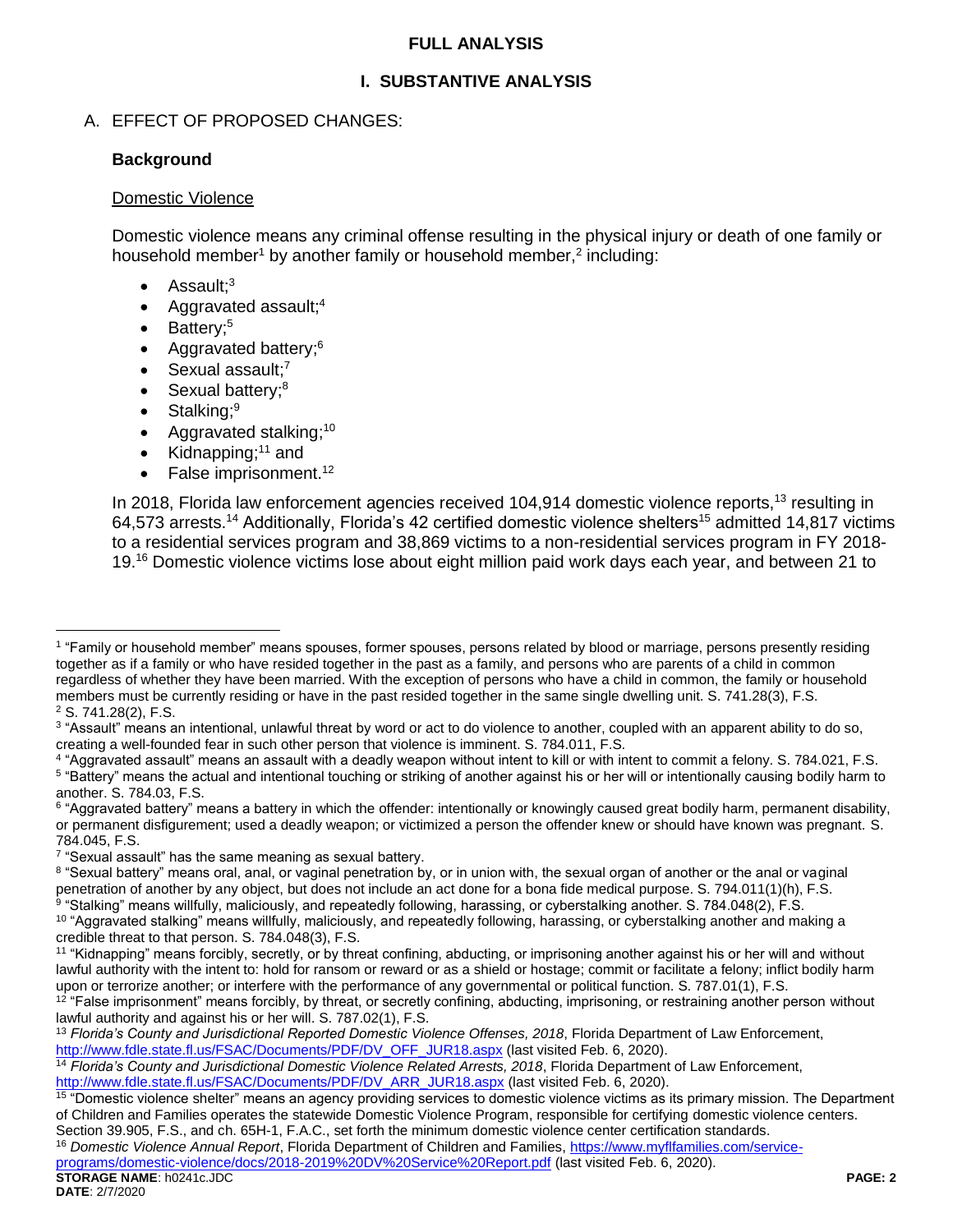60 percent lose their jobs for reasons connected to the abuse.<sup>17</sup> Domestic violence costs exceed \$5.8 billion per year, with \$4.1 billion of that cost stemming from health care services.<sup>18</sup>

# *Domestic Violence and Pets*

In the United States, 67 percent of households have a pet, equating to approximately 84.9 million homes.<sup>19</sup> Many people have close relationships with their pets; 95 percent of pet owners surveyed in a recent poll reported considering their pets family members.<sup>20</sup> Domestic violence perpetrators commonly threaten to harm or kill a household pet to exert control over their victims, and research shows that pet abuse is one of four significant domestic violence predictors.<sup>21</sup> One survey found that 48 percent of domestic violence victims delayed seeking help or leaving an abusive situation out of fear for their pets' safety,<sup>22</sup> and in another, 71 percent reported that their abuser threatened, injured, or killed their pet.<sup>23</sup>

## Domestic Violence Injunctions

An injunction is a court order prohibiting someone from doing a specified act or commanding someone to undo some wrong or injury.<sup>24</sup> An injunction for protection against domestic violence ("domestic violence injunction") may be sought by a family or household member.<sup>25</sup> The parties do not need to be married before a person can seek relief from domestic violence, and a party's right to seek relief is not affected by leaving the residence or household to avoid domestic violence.<sup>26</sup>

A petition for a domestic violence injunction may be filed in the circuit where the petitioner currently or temporarily resides, where the respondent resides, or where the domestic violence occurred.<sup>27</sup> The petition must be sworn and include an allegation of domestic violence and the specific facts and circumstances that form the basis for the petitioner's desire for relief.<sup>28</sup> Such facts may include an allegation that the respondent intentionally injured or killed a family pet.<sup>29</sup>

Upon the filing of a petition, the court must set a hearing at the earliest possible time.<sup>30</sup> However, if the court believes the petitioner is in immediate and present danger of domestic violence, it may grant a temporary injunction ex parte, pending a full hearing, and grant relief including:

- Restraining the respondent from committing any acts of domestic violence;
- Awarding to the petitioner the temporary exclusive use and possession of a shared residence or excluding the respondent from the petitioner's residence; and
- Providing the petitioner a temporary parenting plan, $31$  including a time-sharing schedule, $32$  which may award the petitioner up to 100 percent of the time-sharing.<sup>33</sup>

 $\overline{a}$ 

<sup>&</sup>lt;sup>17</sup> Statistics, National Coalition Against Domestic Violence,<https://ncadv.org/statistics> (last visited Feb. 6, 2020).

<sup>&</sup>lt;sup>18</sup> What is Domestic Violence?, Florida Coalition Against Domestic Violence,<https://www.fcadv.org/about/what-domestic-violence> (last visited Feb. 6, 2020).

<sup>19</sup> See *2019-2020 APPA National Pet Owners Survey*, American Pet Products Association,

[https://www.americanpetproducts.org/press\\_industrytrends.asp](https://www.americanpetproducts.org/press_industrytrends.asp) (last visited Feb. 6, 2020).

<sup>&</sup>lt;sup>20</sup> The Harris Poll #41 (July 16, 2015), [https://theharrispoll.com/whether-furry-feathered-or-flippers-a-flapping-americans-continue-to](https://theharrispoll.com/whether-furry-feathered-or-flippers-a-flapping-americans-continue-to-display-close-relationships-with-their-pets-2015-is-expected-to-continue-the-pet-industrys-more-than-two-decades-strong/)[display-close-relationships-with-their-pets-2015-is-expected-to-continue-the-pet-industrys-more-than-two-decades-strong/](https://theharrispoll.com/whether-furry-feathered-or-flippers-a-flapping-americans-continue-to-display-close-relationships-with-their-pets-2015-is-expected-to-continue-the-pet-industrys-more-than-two-decades-strong/) (last visited Feb. 6, 2020).

<sup>21</sup> The other predictors are lack of a high school degree, fair or poor mental health, and substance abuse. *See* B. Walton-Moss, et al., *Risk Factors for Intimate Partner Violence and Associated Injury Among Urban Women*, Community Health Vol. 30, 377-389 (Oct. 2005),<https://www.ncbi.nlm.nih.gov/pubmed/16175959> (last visited Feb. 6, 2020).

<sup>22</sup> Pamela Carlisle-Frank, et al., *Selective Battering of the Family Pet*, Antrhozoös, Vol. 17 (April 2015),

<https://www.tandfonline.com/doi/abs/10.2752/089279304786991864> (last visited Feb. 6, 2020). <sup>23</sup> Frank R. Ascione, et al., *The Abuse of Animals and Domestic Violence: A National Survey of Shelters for Women Who Are Battered*, Society and Animals Vol. 5 (1997), [http://www.ncdsv.org/images/animal\\_abuse\\_and\\_dv.pdf](http://www.ncdsv.org/images/animal_abuse_and_dv.pdf) (last visited Feb. 6, 2020).

<sup>24</sup> Black's Law Dictionary 540 (6th ed. 1995).

<sup>25</sup> S. 741.30(1)(e), F.S.

<sup>26</sup> Ss. 741.30(1)(d) and (e), F.S.

<sup>27</sup> S. 741.30(1)(k), F.S.

<sup>28</sup> S. 741.30(3)(b), F.S. <sup>29</sup> *Id.*

<sup>30</sup> S. 741.30(4), F.S.

<sup>&</sup>lt;sup>31</sup> A "parenting plan" governs the relationship between parents relating to decisions that must be made regarding the minor child and must contain a time-sharing schedule for the parents and child. S. 61.046(14), F.S.

**STORAGE NAME**: h0241c.JDC **PAGE: 3**  $32$  "Time-sharing schedule" means a timetable that must be included in a parenting plan that specifies the time, including overnights and holidays, which a minor child will spend with each parent. S. 61.046(23), F.S.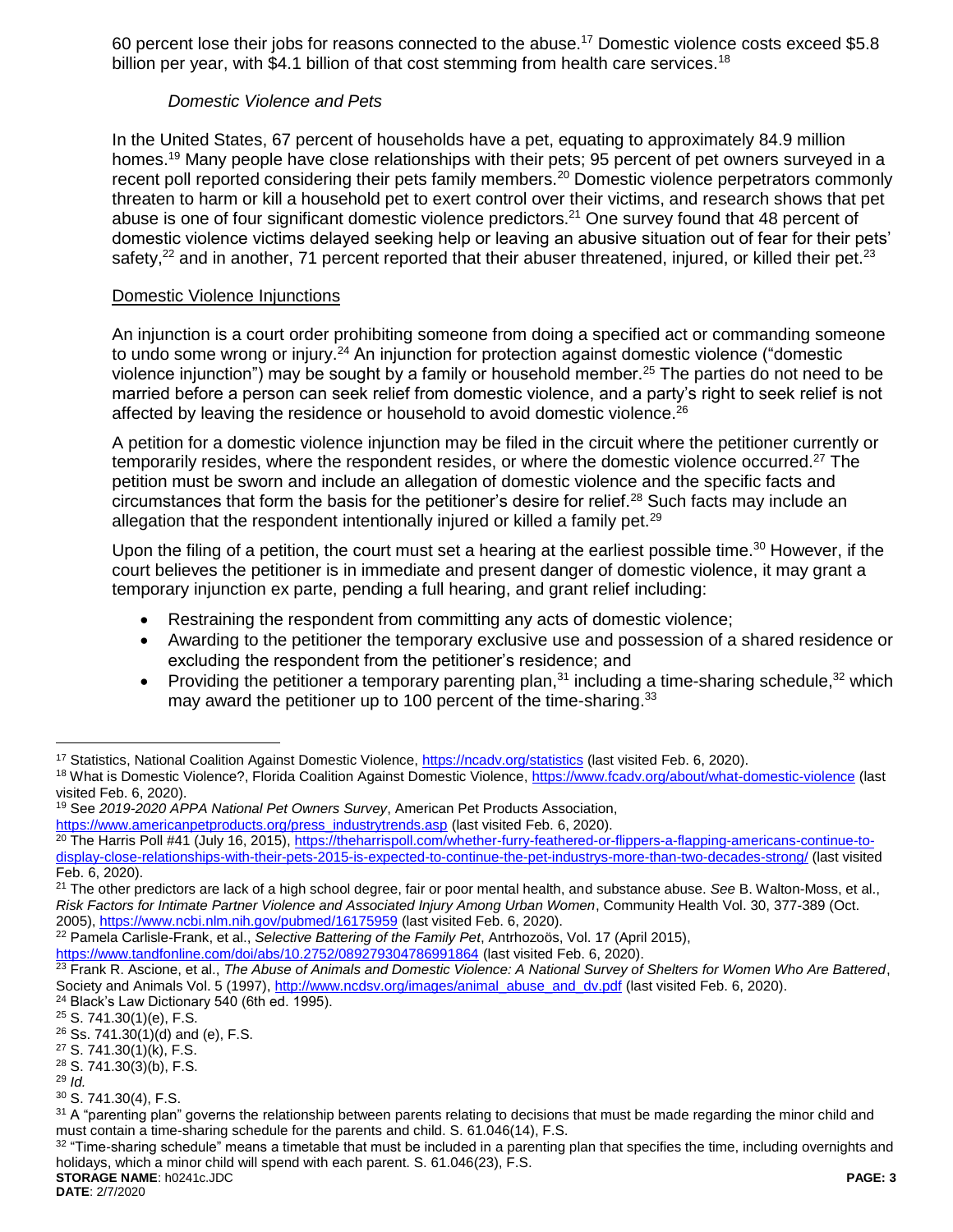A temporary injunction is effective for up to 15 days, and a full hearing must be set for a date prior to the injunction's expiration. 34

Following a hearing, if a court determines that the petitioner is either a domestic violence victim or has reasonable cause to believe he or she is in imminent danger of becoming a domestic violence victim, it may grant a domestic violence injunction.<sup>35</sup> In determining whether the petitioner has reasonable cause to believe he or she is in imminent danger of becoming a domestic violence victim, the court may consider whether the respondent has intentionally injured or killed a family pet.<sup>36</sup>

A court issuing a permanent injunction may grant relief including:

- Restraining the respondent from committing any acts of domestic violence;
- Awarding to the petitioner the exclusive use and possession of a shared residence or excluding the respondent from the petitioner's residence;
- Providing the petitioner with 100 percent of the time-sharing in a parenting plan;
- Establishing temporary support for a minor child or for the petitioner;
- Ordering the respondent to participate in treatment, intervention or counseling services;
- Referring a petitioner to a certified domestic violence center; and
- Ordering other relief it deems necessary to protect a domestic violence victim.<sup>37</sup>

The terms of a permanent domestic violence injunction remain in effect until modified or dissolved, and either party may move at any time for modification or dissolution.<sup>38</sup>

#### *Animals and Domestic Violence Injunctions*

Florida does not expressly authorize a court to grant to a petitioner the exclusive care, custody, and control of a pet, to order a respondent to have no contact with a pet, or to enjoin a respondent from harming or disposing of, or threatening to harm or dispose of, a pet.<sup>39</sup> Although Florida law generally authorizes a court issuing a permanent injunction to grant relief it deems necessary to protect a domestic violence victim,<sup>40</sup> a court is not authorized to order equitable property distribution in an injunction proceeding<sup>41</sup> and Florida law classifies pets as personal property.<sup>42</sup> Without express authorization to order relief pertaining to pets, a court issuing a domestic violence injunction may believe it lacks the authority to do so.

As of 2019, 33 states,<sup>43</sup> the District of Columbia, and Puerto Rico have enacted legislation explicitly authorizing a court to order relief pertaining to pets in a domestic violence injunction proceeding.<sup>44</sup> Such relief generally includes awarding the exclusive care, custody, and control of a pet to the petitioner, ordering the respondent to have no contact with a pet, and enjoining the respondent from harming or disposing of, or threatening to harm or dispose of, a pet.<sup>45</sup>

# **Effect of the Proposed Changes**

CS/CS/HB 241 authorizes a court granting a domestic violence injunction to:

2020).

 $\overline{a}$ 

<sup>33</sup> S. 741.30(5)(a), F.S. <sup>34</sup> *Id.* <sup>35</sup> *Id.*  $36$  S. 741.30(6)(b)4., F.S. <sup>37</sup> S. 741.30(6)(a), F.S. <sup>38</sup> S. 741.30(6)(c), F.S. <sup>39</sup> *See generally* s. 741.30, F.S. <sup>40</sup> S. 741.30(6)(a)(7), F.S. <sup>41</sup> *See* ch. 71, F.S. <sup>42</sup> *Levine v. Knowles*, 197 So.2d 329 (Fla. 3rd DCA 1967). 43 These states include: Alaska, Arizona, Arkansas, California, Colorado, Connecticut, Hawaii, Illinois, Indiana, Iowa, Louisiana, Maine, Maryland, Massachusetts, Michigan, Minnesota, Nevada, New Hampshire, New Jersey, New York, North Carolina, Ohio, Oklahoma, Oregon, Rhode Island, South Carolina, Tennessee, Texas, Vermont, Virginia, Washington, West Virginia, and Wisconsin. <sup>44</sup> Rebecca F. Wisch, *Domestic Violence and Pets: Lists of State that Include Pets in Protection Orders*, Michigan State University (2019), <https://www.animallaw.info/article/domestic-violence-and-pets-list-states-include-pets-protection-orders> (last visited Feb. 6,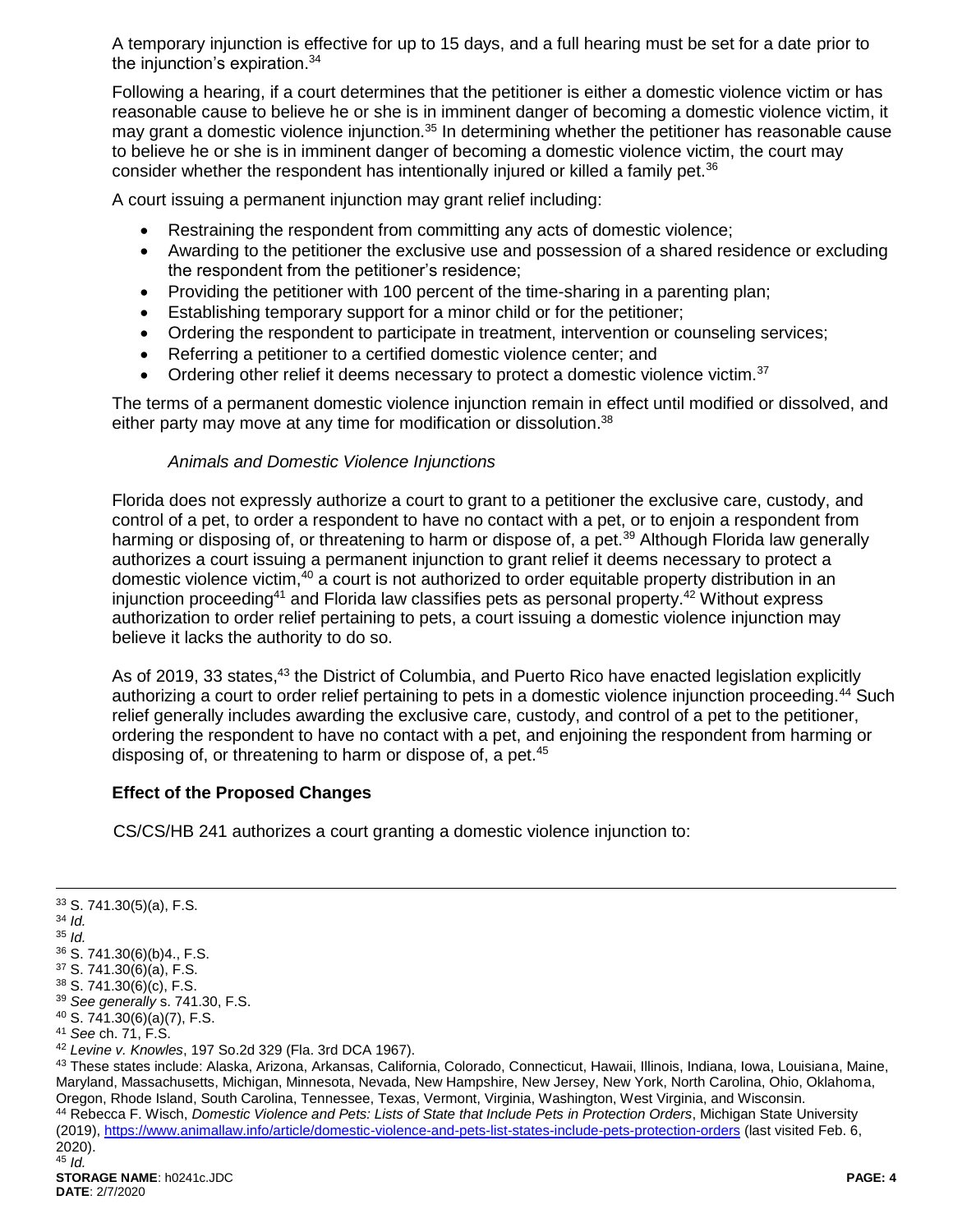- Award to the petitioner the exclusive care, possession, or control of an animal that the petitioner, the respondent, or a minor child residing in the home of either party owns, possesses, harbors, keeps, or holds, except for an animal owned primarily for a bona fide agricultural purpose<sup>46</sup> or a service animal, if the respondent is the service animal's handler;<sup>47</sup>
- Order the respondent to have no contact with the animal; and
- Enjoin the respondent from taking, transferring, encumbering, concealing, harming, or otherwise disposing of the animal.

The bill provides an effective date of July 1, 2020.

B. SECTION DIRECTORY:

**Section 1**: Amends s. 741.30, F.S., relating to domestic violence; injunction; powers and duties of court and clerk; petition; notice and hearing; temporary injunction; issuance of injunction; statewide verification system; enforcement; public records exemption.

**Section 2**: Provides an effective date of July 1, 2020.

# **II. FISCAL ANALYSIS & ECONOMIC IMPACT STATEMENT**

- A. FISCAL IMPACT ON STATE GOVERNMENT:
	- 1. Revenues:

None.

2. Expenditures:

None.

- B. FISCAL IMPACT ON LOCAL GOVERNMENTS:
	- 1. Revenues:

None.

2. Expenditures:

None.

C. DIRECT ECONOMIC IMPACT ON PRIVATE SECTOR:

The bill may reduce the number of paid work days missed, jobs lost, and health care costs incurred by domestic violence victims as more victims concerned for their pets' safety may seek protective injunctions.

D. FISCAL COMMENTS:

None.

 $\overline{a}$ 

# **III. COMMENTS**

A. CONSTITUTIONAL ISSUES:

**STORAGE NAME**: h0241c.JDC **PAGE: 5 DATE**: 2/7/2020 47 "Service animal" means an animal trained to do work or perform tasks for an individual with a disability. The work done or tasks performed must be directly related to the individual's disability. A service animal is not a pet. S. 413.08(1)(d), F.S.

<sup>46 &</sup>quot;Bona fide agricultural purpose" means a good faith commercial agricultural use of land. In determining whether agricultural use of land is bona fide, a person may consider the length of time the land has been so used; whether the use has been continuous; the purchase price paid; the size, as it relates to specific agricultural use; whether an indicated effort has been made to care sufficiently and adequately for the land in accordance with accepted commercial agricultural practices; whether the land is under lease, and if so, the length, terms, and conditions of the lease; and other applicable factors. S. 193.461(3)(b), F.S.